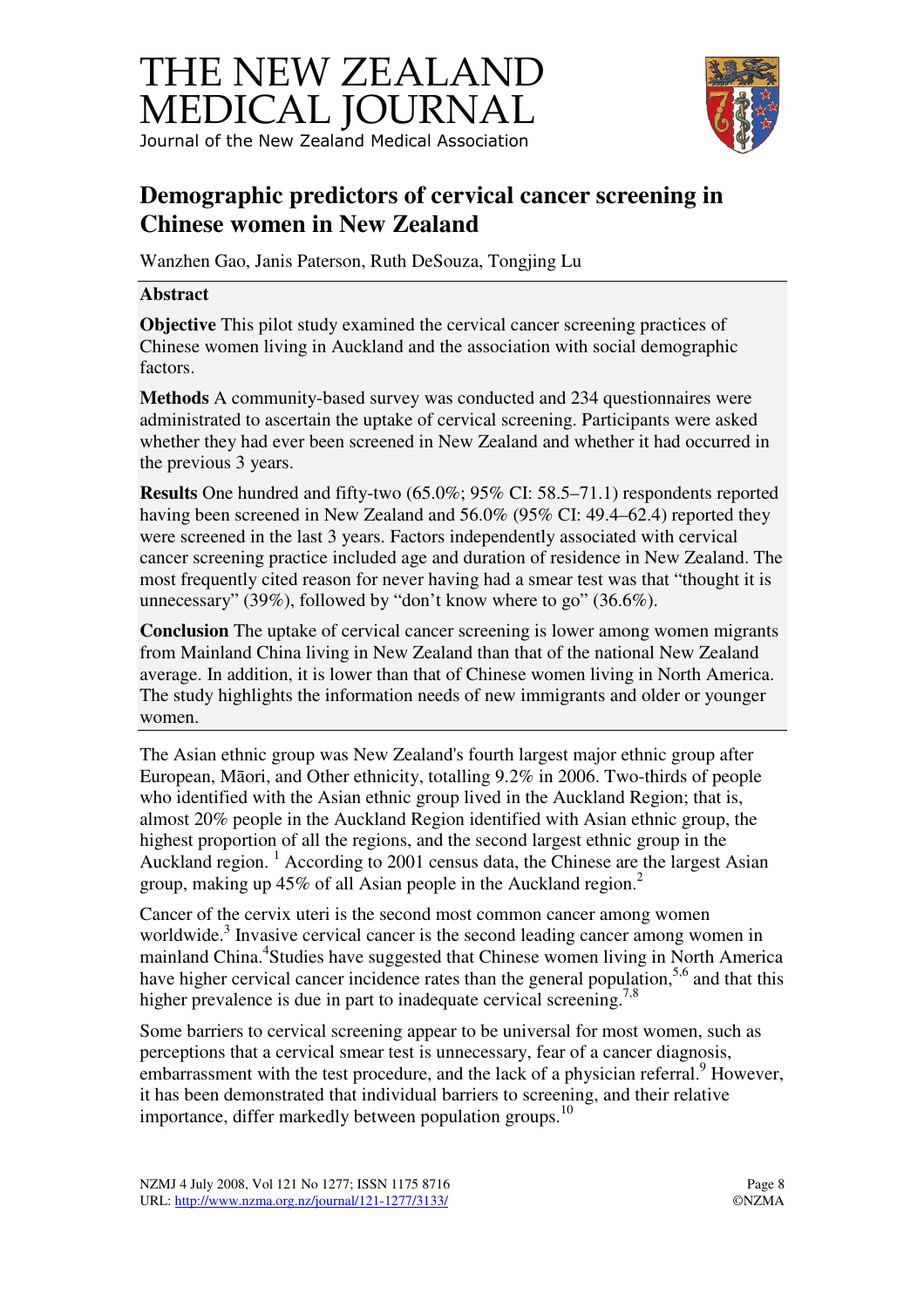International studies have found that 76% to 81% Chinese women reported ever having a cervical smear test, and 57% to 61% reported having a smear test within the last 2 years.<sup>7,8,11</sup> Several sociodemographic factors were identified to be associated with having fewer smear tests, including older age, single marital status, being born in mainland China, lower education, lower household income, and less acculturation.7,8,11

New Zealand National Cervical Screening Programme (NCSP) reported a screening coverage of 73% overall for the last 5 years. However, the coverage varied by ethnic groups with the lowest coverage of  $45\%$  or so among Asian women.<sup>12</sup> Despite this low coverage, there are no published statistics on cervical cancer in Asian or Chinese immigrant women in New Zealand.

Women from mainland China have very little experience of screening because there is no organised population health programme in China, although some women are screened through annual health examinations arranged by their employers.

In response to the lack of research on the details of screening uptake and the reasons for the low rates of uptake of cervical screening in Asian population in New Zealand, we conducted a pilot study focusing on mainland Chinese women to investigate the:

- Cervical screening practices in Chinese immigrants;
- Barriers of and facilitators to cervical screening that could be used to develop intervention strategies for Chinese women; and
- Knowledge of cervical screening and cervical cancer risk factors in this immigrant population.

This brief report focuses on the description of cervical screening practice in the study population and the association with social demographic factors.

#### **Methods**

This was a community-based pilot survey that was followed up with a focus group interview.

**Study sample—We aimed to recruit 260 women with the consideration of a 20% dropout rate. This** was based on the finding of the screening rate of  $45\%$  for Asian women.<sup>11</sup> We allowed  $15\%$  of the desired margin of error, with 95% probability that the estimate was within the margin of error of the population value, thus establishing that two-hundred and ten women were needed for this study.

**Survey recruitment—**We partnered with the Chinese New Settlers Services Trust (CNSST), a local non-government organisation, to assist in the principal method for recruiting participants through access to their database. The researchers also utilised their considerable personal networks and affiliations in ethnic community organisations.

To promote the survey and enhance recruitment, information about the study was publicised in Chinese-language posters distributed in community settings and in Chinese newspapers. Women were eligible to participate in the study if they were (1) born in mainland China; (2) currently resided in Auckland New Zealand; (3) were aged 20 to 69.

The survey was conducted between November 2006 and February 2007. Once potential participants were identified, phone contact was made to confirm the address with potential participants, check the eligibility and invite them to participate in the study if eligible. The eligible women were asked to complete the self-administered survey and return the completed form to CNSST or to AUT using a postage-paid envelope. Ethics approval from AUT Ethics Committee was obtained before the recruitment started.

**Survey instrument—**The survey questions were developed in English, translated into Chinese, piloted, revised, and back translated to ensure lexical equivalence. Sociodemographic information were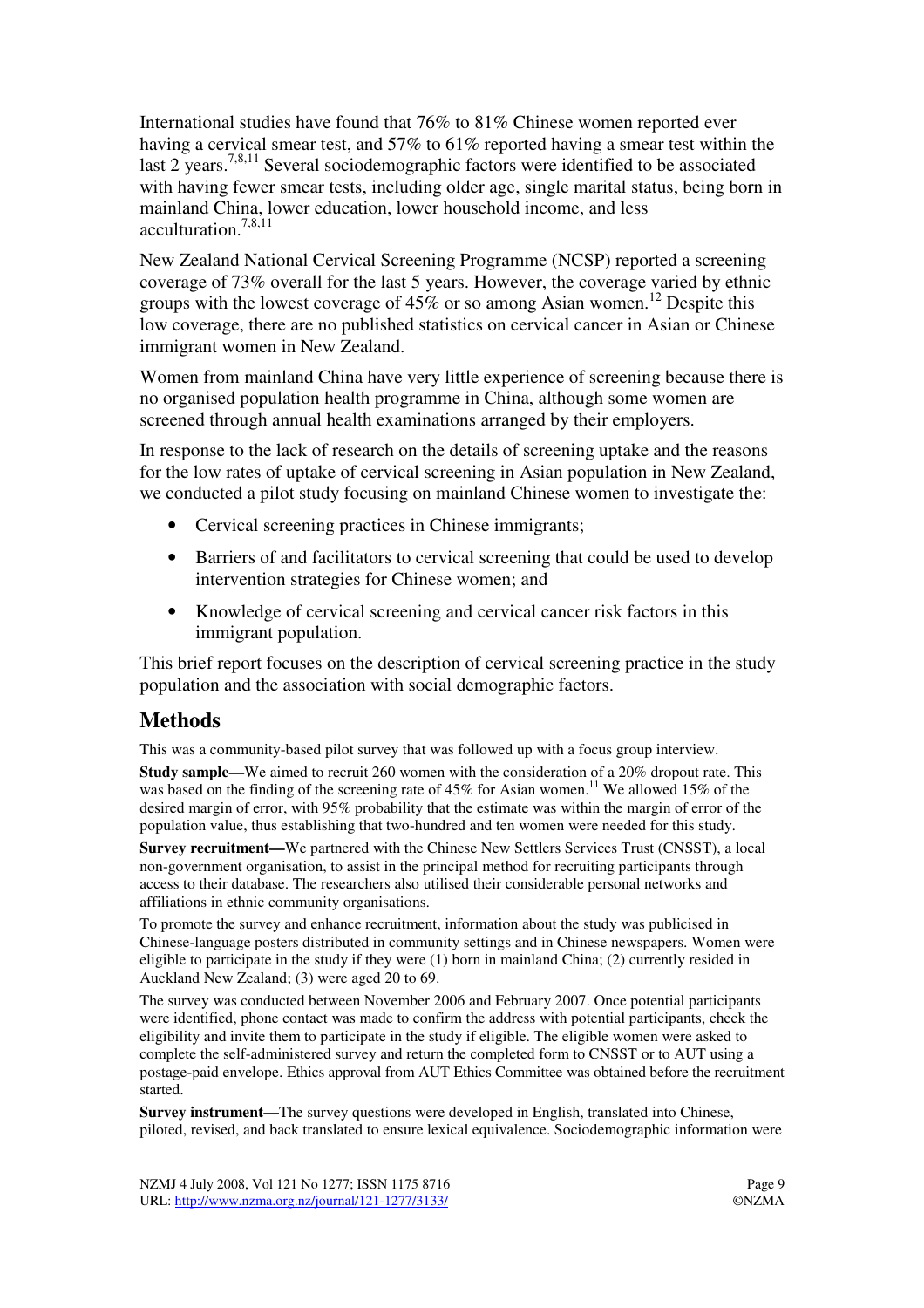collected regarding the woman's age, marital status, educational level, employment, income, and housing status (owned, rented), duration of residence in New Zealand and their fluency of English speaking.

Participants were asked whether they had ever been screened with a cervical smear test in China and in New Zealand, and, if so in New Zealand, whether they had been recently screened (within the last 3 years). They were also asked the reasons for never being screened or not being screened recently.

A pilot test of the survey questionnaire was conducted with eight Mainland Chinese women (they were not recruited as participants in the final study) and the questionnaire was further refined with input and feedback from Women's Nursing, Education and Health Promotion (WONS) and the NSCP team.

**Statistical analysis—**Descriptive analysis was conducted to summarise the characteristics of the sample. Primary analyses included the comparison of ever being screened with a cervical smear test of women with different sociodemographic characteristics. In a second analysis, we compared the proportion of being recently screened. The Chi-squared test and, when necessary, Fisher's exact test was used to assess statistical significance in bivariate comparisons. Multiple logistic regression analysis was performed to summarise the independent effects of sociodemographic factors on cervical cancer screening participation while adjusting for the possible confounding factors; specifically, due to the relatively small sample size, a method of forward selection of variables was used. The crude and adjusted odds ratios and 95% confidence intervals were reported for the effects. A significance level of  $\alpha$ =0.05 was used to determine statistical significance for all calculations.

### **Results**

Two hundred and sixty questionnaires were sent to eligible participants and 234 were received. Of these 234, 190 were recruited through CNSST, 33 through personal networks, and 11 through an advertisement. The mean age (SD) of the participants was 41 (10.6) with the range of 20 to 69 , 80.3% reported legally married, 80.7% had tertiary or postgraduate education, 47% were employed, 62.4% could converse in English, 38% had religion beliefs, the mean duration of living in New Zealand was 6 years  $(SD=3.8)$ .

**The rate of uptake of cervical screening—**Ninety-eight respondents (41.9%; 95% CI: 35.5–48.5) reported ever being screened with a cervical smear test in China. 152  $(65.0\%; 95\% \text{ CI: } 58.5-71.1)$  reported ever being screened in New Zealand and 56.0% (95% CI: 49.4–62.4) reported they were recently screened in New Zealand. There was no statistical difference for the rate of ever being screened in New Zealand between women who were screened in China and who were not  $(64.3\% \text{ vs } 64.7\% \text{, } p=0.953)$ ; no difference was found for being recently screened between these two groups (55.1% vs 55.6%, p=0.935).

**Associations between having ever been screened with a cervical smear test in New Zealand and socio-demographic factors**—In the bivariate analyses, statistically significant associations were found between women who had ever being screened in New Zealand and most of the sociodemographic variables examined in Table 1 except for education level, employment, and religion beliefs. Compared with women who were less than 30 years of age, middle-age women (30–49 years old) were more likely to report having ever being screened (77.6% vs 20.8%; OR: 13.19, 95% CI: 4.61–37.80); odds ratio of 1.65 for women aged 50 years old suggested an increased odds of being screened but it was not statistically significant.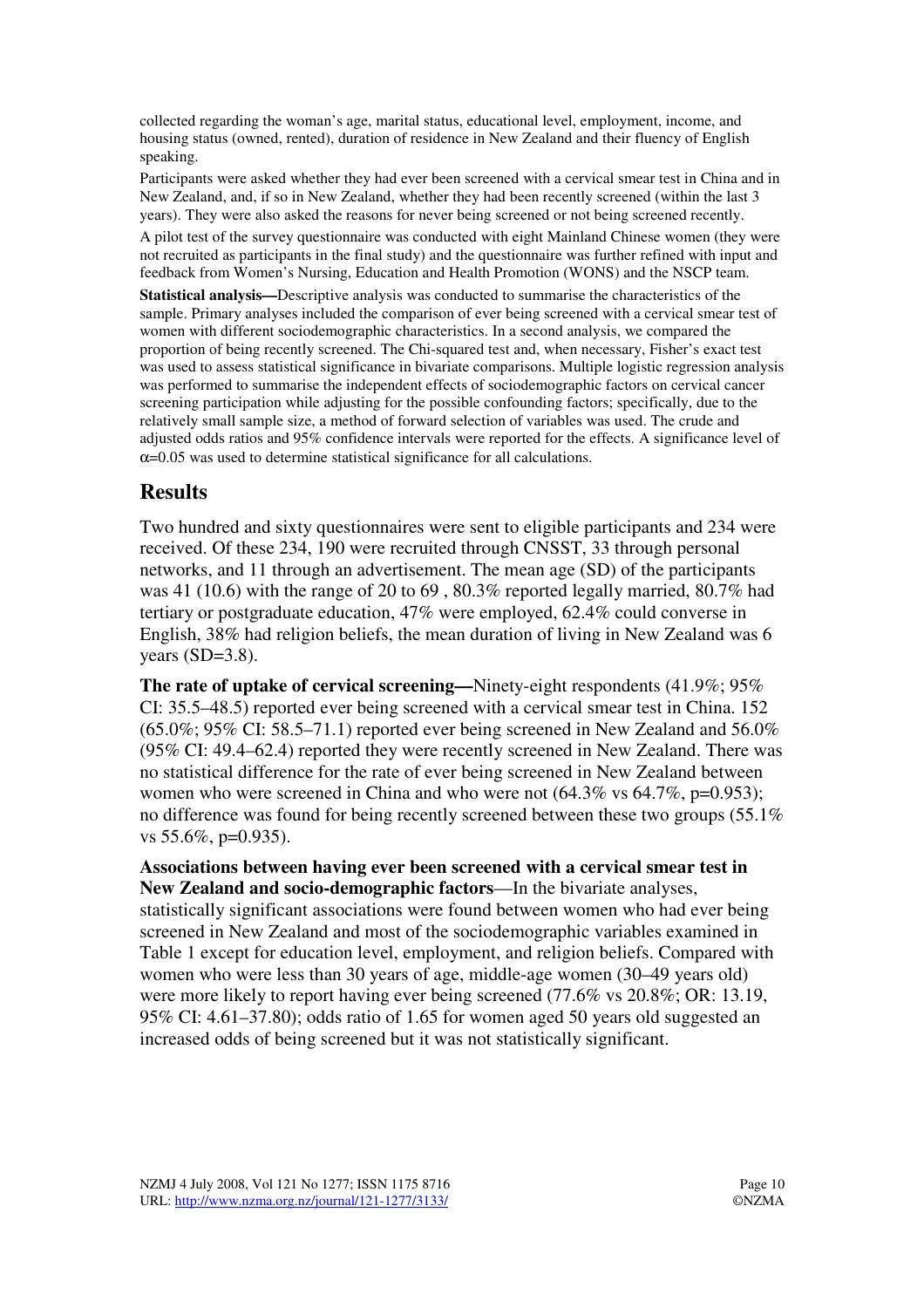#### **Table 1. Numbers (row percentages), and crude and adjusted odds ratios of reporting ever being screened with cervical smear test in New Zealand by sociodemographic variables**

| <b>Variable</b>          | Category           | <b>Total</b>    |                 | <b>Ever</b>       | <b>Crude</b>      |                     | <b>Adjusted</b> |                      |
|--------------------------|--------------------|-----------------|-----------------|-------------------|-------------------|---------------------|-----------------|----------------------|
|                          |                    |                 |                 | screened          |                   |                     |                 |                      |
|                          |                    | N               | $\mathbf n$     | $\%$              | <b>OR</b>         | $(95\% \text{ CI})$ | <b>OR</b>       | $(95\% \text{ C})$ I |
| Age (years)              | $20 - 29$          | 24              | 5               | 20.8              | 1.00              |                     | 1.00            |                      |
|                          | $30 - 49$          | 161             | 125             | 77.6              | 13.19             | $(4.61 - 37.80)$    | 9.65            | $(3.16 - 29.49)$     |
|                          | $50+$              | 33              | 10              | 30.3              | 1.65              | $(0.48 - 5.67)$     | 0.97            | $(0.26 - 3.65)$      |
|                          | unknown            | 16              | 12              | 75.0              | 11.40             | $(2.54 - 51.11)$    | 8.95            | $(1.59 - 50.47)^*$   |
| <b>Marital status</b>    | Married            | 188             | 130             | 69.1              | $\overline{1.00}$ |                     |                 |                      |
|                          | Unmarried/single   | 36              | 16              | 44.4              | 0.36              | $(0.17 - 0.74)$ †   |                 |                      |
|                          | Unknown            | 10              | 6               | 60.0              | 0.67              | $(0.18 - 2.46)$     |                 |                      |
| <b>Education</b>         | Secondary or under | 31              | 17              | 54.8              | 1.00              |                     |                 |                      |
|                          | Tertiary or above  | 189             | 126             | 66.7              | 1.65              | $(0.76 - 3.56)$     |                 |                      |
|                          | Unknown            | 14              | 9               | 64.3              | 1.48              | $(0.40 - 5.45)$     |                 |                      |
| Income (weekly)          | \$0-\$400          | 100             | $\overline{53}$ | 53.0              | 1.00              |                     |                 |                      |
|                          | \$401-\$600        | 33              | 22              | 66.7              | 1.77              | $(0.78 - 4.04)$     |                 |                      |
|                          | > \$600            | 36              | 30              | 83.3              | 4.43              | $(1.70 - 11.59)$ †  |                 |                      |
|                          | Unknown            | 65              | 47              | 72.3              | 2.32              | $(1.18 - 4.53)^*$   |                 |                      |
| <b>House tenure</b>      | Owned              | 121             | 92              | 76.0              | 1.00              |                     |                 |                      |
|                          | Rented             | 113             | 60              | 53.1              | 0.36              | $(0.20 - 0.62)$ ‡   |                 |                      |
| <b>Employment</b>        | Unemployed         | 91              | $\overline{53}$ | $\overline{58.2}$ | 1.00              |                     |                 |                      |
|                          | Employed           | 110             | 78              | 70.9              | 1.75              | $(0.97 - 3.14)$     |                 |                      |
|                          | Unknown            | 33              | 21              | 63.6              | 1.26              | $(0.55 - 2.86)$     |                 |                      |
| <b>Years lived in NZ</b> | $0 - 4$            | 98              | 44              | 44.9              | 1.00              |                     | 1.00            |                      |
|                          | $5 - 9$            | 75              | 55              | 73.3              | 3.38              | $(1.77 - 6.45)$ ‡   | 4.15            | $(1.95 - 8.85)$ ‡    |
|                          | $10+$              | 53              | 47              | 88.7              | 9.61              | $(3.76 - 24.57)$    | 7.28            | $(2.63 - 20.10)$     |
|                          | Unknown            | 8               | 6               | 75.0              | 3.68              | $(0.71 - 19.15)$    | 1.78            | $(0.25 - 12.43)$     |
| Can converse in          | N <sub>o</sub>     | $\overline{77}$ | 40              | 51.9              | 1.00              |                     |                 |                      |
| <b>English</b>           | Yes                | 146             | 104             | 71.2              | 2.29              | $(1.29 - 4.06)$ †   |                 |                      |
|                          | Unknown            | 11              | 8               | 72.7              | 2.49              | $(0.61 - 10.01)$    |                 |                      |
| <b>Religion</b>          | N <sub>o</sub>     | 134             | 87              | 64.9              | 1.00              |                     |                 |                      |
|                          | Yes                | 89              | 58              | 65.2              | 1.01              | $(0.58 - 1.77)$     |                 |                      |
|                          | Unknown            | 11              | 7               | 63.6              | 0.95              | $(0.26 - 3.40)$     |                 |                      |
| Age at                   | $0-39$ years       | 163             | 117             | 71.8              | 1.00              |                     |                 |                      |
| immigration              | $40+$ years        | 52              | 20              | 38.5              | 0.25              | $(0.13 - 0.47)$ ‡   |                 |                      |
|                          | Unknown            | 19              | 15              | 78.9              | 1.47              | $(0.47 - 4.68)$     |                 |                      |
| <b>Screened in China</b> | N <sub>o</sub>     | 133             | 86              | 64.7              | 1.00              |                     |                 |                      |
|                          | Yes                | 98              | 63              | 64.3              | 0.98              | $(0.57 - 1.70)$     |                 |                      |

\*P<0.05; † P<0.01; ‡ P<0.001

Single, never married, divorced, or separated women had a decreased odds of reporting having ever been screened compared to currently married women (44.4% vs 69.1%; OR: 0.36; 95% CI: 0.17–0.74). Women who were renting a property, who immigrated into New Zealand at the age of 40 years old or older were less likely to be screened.

The odds of having ever been screened increased for women who had a higher income (\$600 or above weekly), and for those who could converse in English. A doseresponse relationship was identified for the duration of residence in New Zealand, the odds were 3.38 (95% CI: 1.77–6.45) and 9.61 (95% CI: 3.76–24.57), respectively, for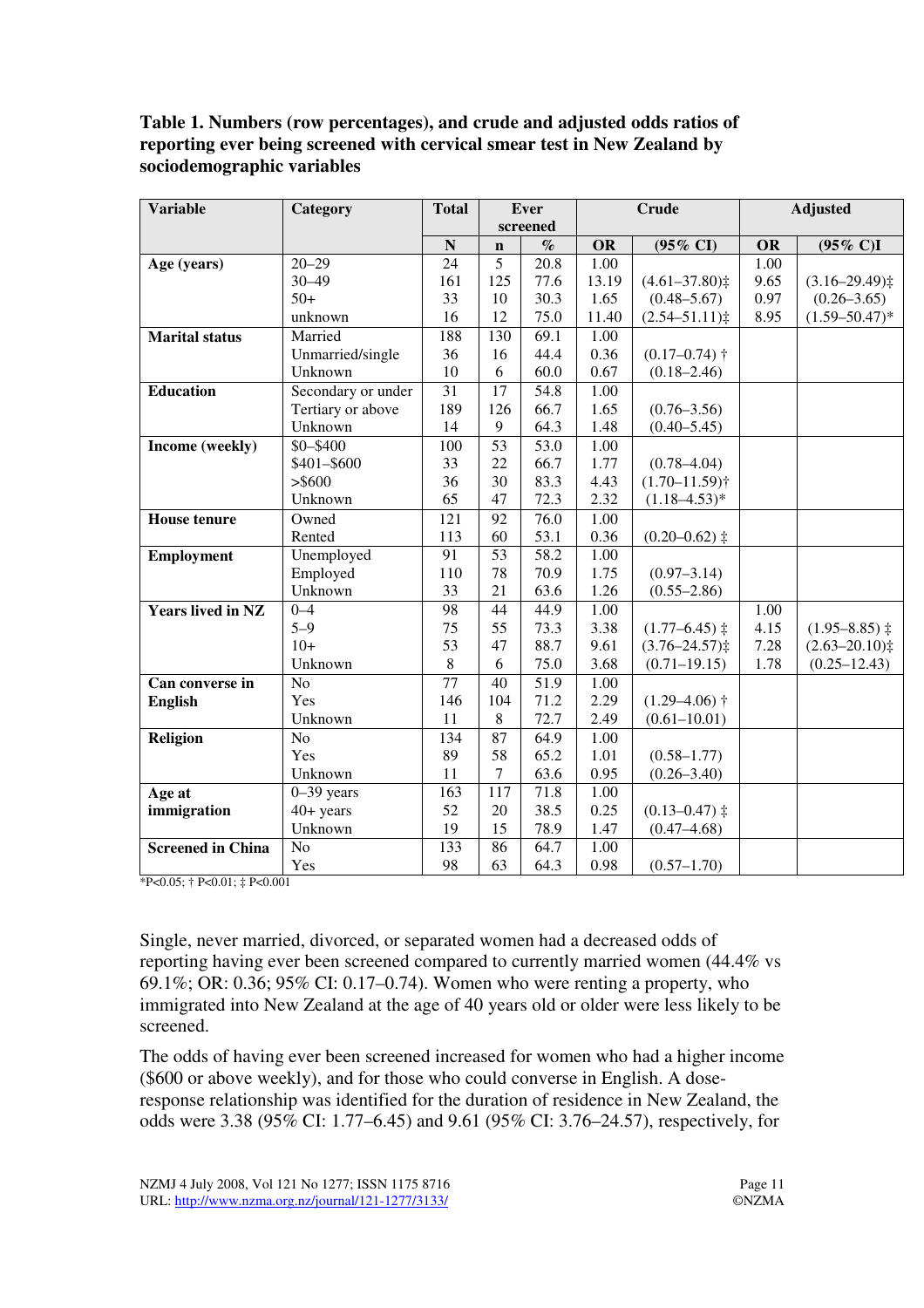women living in New Zealand for 5–9, and 10 years or more compared to those living in New Zealand for less than 5 years.

| <b>Variable</b>          | Category           | <b>Total</b>     |                 | <b>Ever</b>       | <b>Crude</b> |                               | <b>Adjusted</b> |                               |
|--------------------------|--------------------|------------------|-----------------|-------------------|--------------|-------------------------------|-----------------|-------------------------------|
|                          |                    |                  |                 | screened          |              |                               |                 |                               |
|                          |                    | $\mathbf N$      | $\mathbf n$     | $\%$              | <b>OR</b>    | (95% CI)                      | <b>OR</b>       | 95% CI                        |
| Age (years)              | $20 - 29$          | 24               | 5               | $\overline{20.8}$ | 1.00         |                               | 1.00            |                               |
|                          | $30 - 49$          | 161              | 109             | 67.7              | 7.97         | $(2.82 - 22.51)$              | 6.55            | $(2.28 - 18.83)$              |
|                          | $50+$              | 33               | $\tau$          | 21.2              | 1.02         | $(0.28 - 3.72)$               | 0.73            | $(0.19 - 2.80)$               |
|                          | unknown            | 16               | 10              | 62.5              | 6.33         | $(1.54 - 26.00)$ <sup>+</sup> | 5.83            | $(1.24 - 27.43)$ <sup>†</sup> |
| <b>Marital</b> status    | Married            | 188              | 112             | 59.6              | 1.00         |                               |                 |                               |
|                          | Unmarried/single   | 36               | 14              | 38.9              | 0.43         | $(0.21 - 0.90)^*$             |                 |                               |
|                          | Unknown            | 10               | 5               | 50.0              | 0.68         | $(0.19 - 2.42)$               |                 |                               |
| <b>Education</b>         | Secondary or under | $\overline{31}$  | 14              | 45.2              | 1.00         |                               |                 |                               |
|                          | Tertiary or above  | 189              | 109             | 57.7              | 1.65         | $(0.77 - 3.55)$               |                 |                               |
|                          | Unknown            | 14               | 8               | 57.1              | 1.62         | $(0.45 - 5.78)$               |                 |                               |
| Income (weekly)          | $$0 - $400$        | 100              | 45              | 45.0              | 1.00         |                               |                 |                               |
|                          | \$401-\$600        | 33               | 20              | 60.6              | 1.88         | $(0.84 - 4.19)$               |                 |                               |
|                          | > \$600            | 36               | 23              | 63.9              | 2.16         | $(0.99 - 4.75)$               |                 |                               |
|                          | Unknown            | 65               | 43              | 66.2              | 2.39         | $(1.25 - 4.56)$ †             |                 |                               |
| <b>House tenure</b>      | Owned              | $\overline{121}$ | $\overline{82}$ | 67.8              | 1.00         |                               |                 |                               |
|                          | Rented             | 113              | 49              | 43.4              | 0.36         | $(0.21 - 0.62)$ ‡             |                 |                               |
| Employment               | Unemployed         | 91               | 47              | 51.6              | 1.00         |                               |                 |                               |
|                          | Employed           | 110              | 65              | 59.1              | 1.35         | $(0.77 - 2.37)$               |                 |                               |
|                          | Unknown            | 33               | 19              | 57.6              | 1.27         | $(0.57 - 2.84)$               |                 |                               |
| Years lived in NZ§       | $0 - 4$            | 98               | 43              | 43.9              | 1.00         |                               | 1.00            |                               |
|                          | $5 - 9$            | 75               | 46              | 61.3              | 2.03         | $(1.10-3.74)$ *               | 2.10            | $(1.16 - 3.80)$ *             |
|                          | $10+$              | 53               | 37              | 69.8              | 2.96         | $(1.46 - 6.01)$ †             |                 |                               |
|                          | Unknown            | 8                | 5               | 62.5              | 2.13         | $(0.48 - 9.42)$               | 1.08            | $(0.19 - 6.26)$               |
| Can converse in          | N <sub>o</sub>     | 77               | 36              | 46.8              | 1.00         |                               |                 |                               |
| <b>English</b>           | Yes                | 146              | 89              | 61.0              | 1.78         | $(1.02 - 3.11)^*$             |                 |                               |
|                          | Unknown            | 11               | 6               | 54.5              | 1.37         | $(0.38 - 4.86)$               |                 |                               |
| Religion                 | N <sub>o</sub>     | 134              | 76              | 56.7              | 1.00         |                               |                 |                               |
|                          | Yes                | 89               | 49              | 55.1              | 0.94         | $(0.55 - 1.60)$               |                 |                               |
|                          | Unknown            | 11               | 6               | 54.5              | 0.92         | $(0.27 - 3.15)$               |                 |                               |
| Age at immigration       | $0 - 39$ years     | 163              | 101             | 62.0              | 1.00         |                               |                 |                               |
|                          | $40+$ years        | 52               | 17              | 32.3              | 0.30         | $(0.15 - 0.58)$ ‡             |                 |                               |
|                          | Unknown            | 19               | 13              | 68.4              | 1.33         | $(0.48 - 3.68)$               |                 |                               |
| <b>Screened in China</b> | N <sub>o</sub>     | 133              | 74              | 55.6              | 1.00         |                               |                 |                               |
|                          | Yes                | 98               | 54              | 55.1              | 0.98         | $(0.58 - 1.65)$               |                 |                               |

#### **Table 2. Numbers (row percentages), and crude and adjusted odds ratios of reporting being recently screened with cervical smear test in NZ by sociodemographic variables**

\*P<0.05; † P<0.01; ‡ P<0.001; §The adjusted OR was calculated by combing the two middle groups of "5–9" and "10+".

Multiple logistic regression analyses generated two variables in the final step, namely, age and years lived in New Zealand. The adjusted OR and 95% confidence intervals are presented in Table 1. After controlling for confounding factors, women aged 30– 49 years old were nearly 10 times more likely to report being screened in comparison with the young group (20–29 years of age). A fourfold and sevenfold odds of having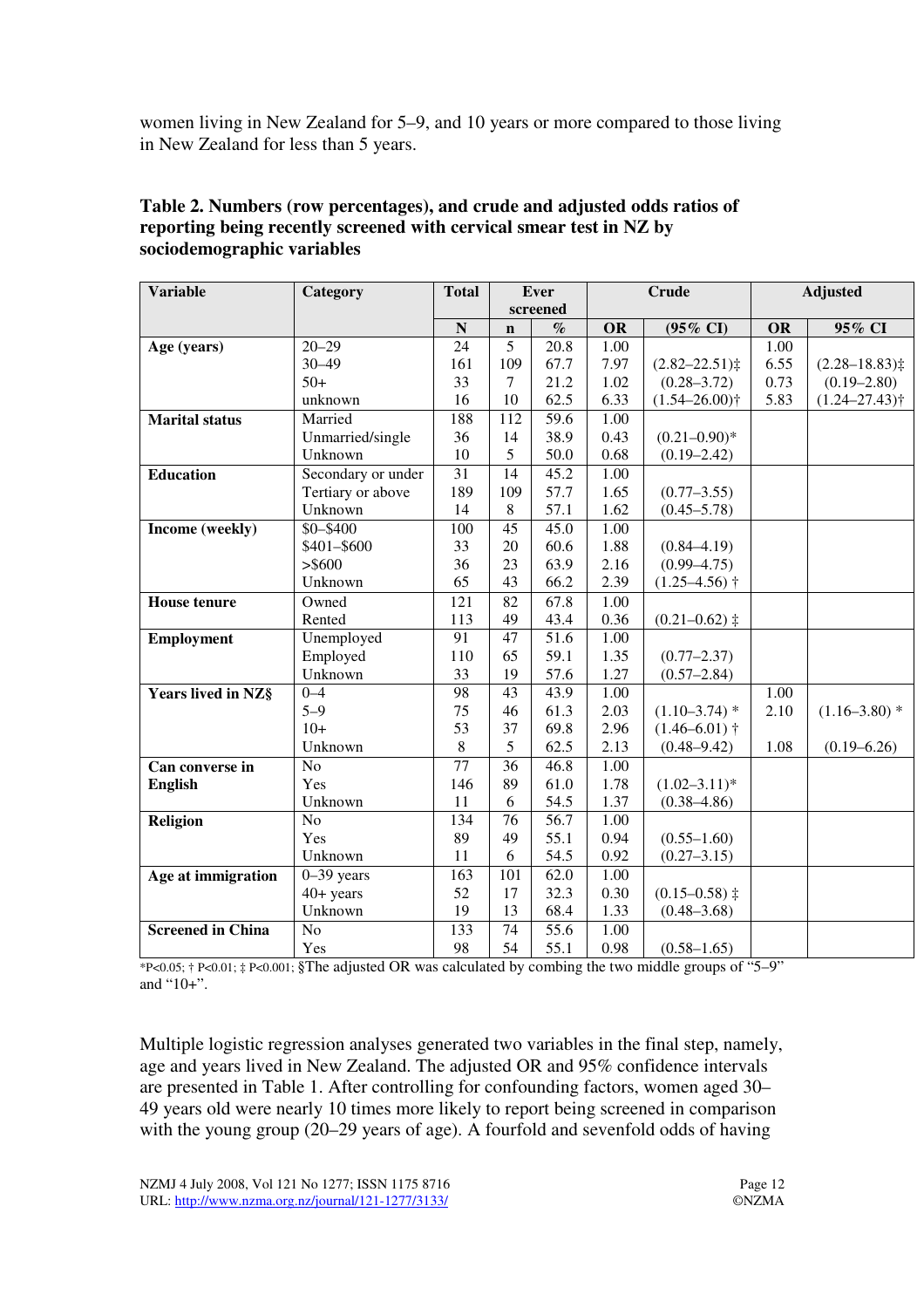been screened were found for women living in New Zealand for 5–9 years and 10 years or more in comparison with those living in New Zealand for less than 5 years.

#### **Associations between being recently screened in New Zealand and**

**sociodemographic factors—**As seen above, age, marital status, income, house type, duration of residence in New Zealand, age at immigration and English ability were found to be statistically associated with having been recently screened. The doseresponse relationship for the duration of residence in New Zealand was not evident in the multivariable analysis. Thus, a group of '5+' was redefined to combine '5–9' and '10+' and the new category was used for the multiple logistic regression.

Again, age and the duration of residence in New Zealand were selected into the final multiple Logistic regression model. Table 2 shows that an adjusted odds ratio of 6.55 (95% CI: 2.28–18.83) was found for women of 30 to 49 years of age relative to women aged 20–29; the odds of be recently screened with cervical smear test doubled for the women who had lived in New Zealand for more than 5 years in comparison with those recent immigrants ( $\leq$ 5 years) after controlling for age.

**Table 3. Reasons reported never being screened with a cervical smear test (N=82)** 

| <b>Reason</b>                   | N  | $\%$        | $(95\% \text{ CI})$ |  |
|---------------------------------|----|-------------|---------------------|--|
| Feel embarrassed                |    | 7.3         | $(2.7-15.2)$        |  |
| It might be painful             |    | 8.5         | $(3.5 - 16.8)$      |  |
| Thought it is unnecessary       | 32 | <b>39.0</b> | $(28.4 - 50.4)$     |  |
| Scared about the results        |    | 2.4         | $(0.3 - 8.5)$       |  |
| Can't afford it                 |    | 7.3         | $(2.7 - 15.2)$      |  |
| Unable to attend due to work    | 14 | 17.1        | $(9.7 - 27.0)$      |  |
| Language barrier                | 11 | 13.4        | $(6.9 - 22.7)$      |  |
| Don't know where to go          | 30 | 36.6        | $(26.2 - 48.0)$     |  |
| No woman GP / nurse smear-taker |    | 1.2         | $(0-6.6)$           |  |
| Other                           |    | 7.3         | $(2.7 - 15.2)$      |  |

#### **Reasons for never being screened or not being recently screened in New**

**Zealand—**Reasons reported for never being screened with cervical smear test were wide ranging. Table 3 shows that of those who had never had a smear test, the most frequently cited reason was that "thought it is unnecessary" (39%), followed by "don't know where to go" (36.6%), "unable to attend due to work" (17.1%), and "language barrier" (13.4%).

Twenty-one respondents reported that they had at least one smear test, but the test was not undertaken within the last 3 years. The main reasons were "thought it is unnecessary" (23.8%) and "unaware it is needed every 3 years" (19%). See Table 4.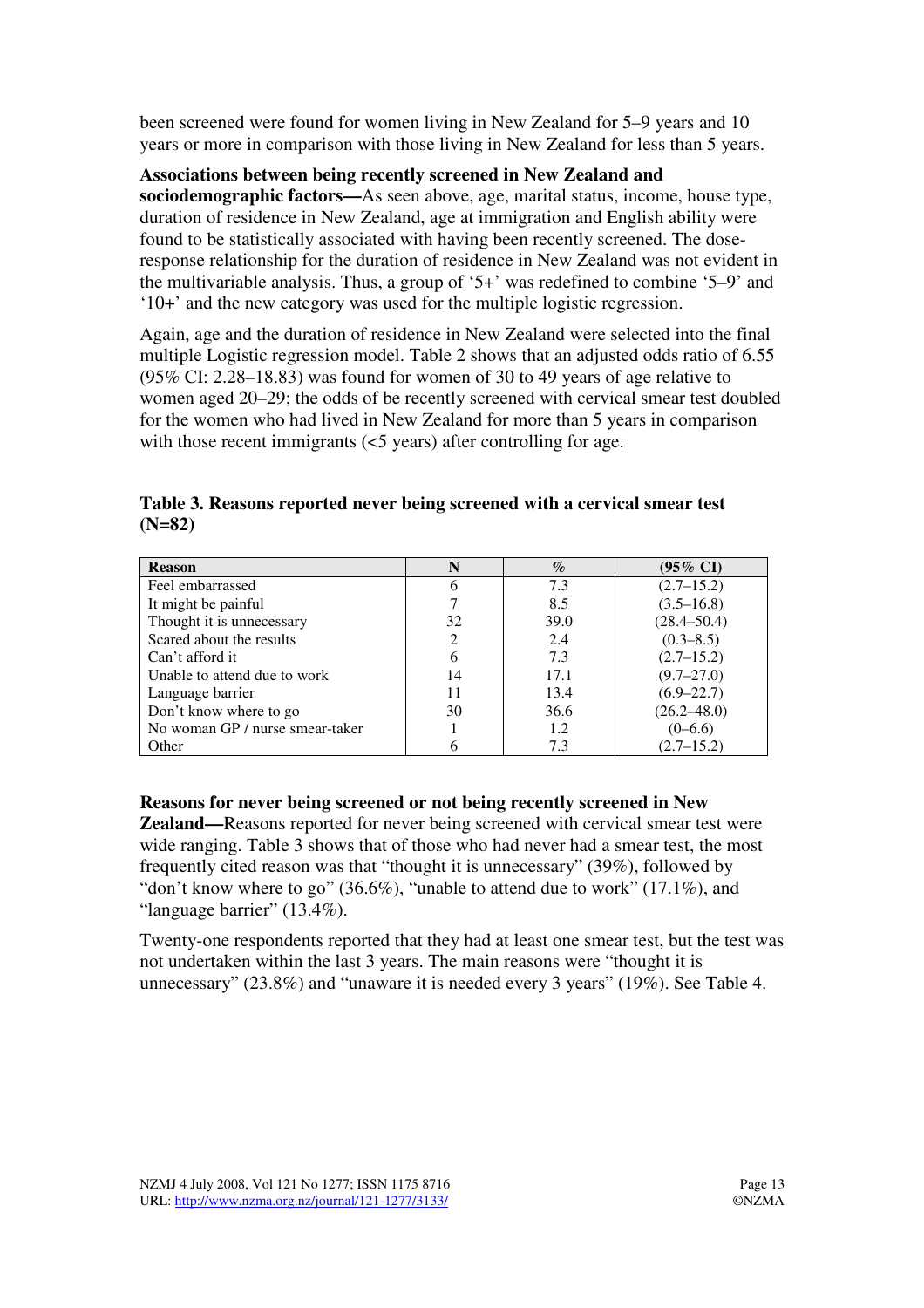| <b>Reason</b>                           | N                           | $\%$ | $(95\% \text{ CI})$ |
|-----------------------------------------|-----------------------------|------|---------------------|
| Pregnant                                |                             |      | <b>NA</b>           |
| Unable to attend due to work            |                             | 9.5  | $(1.2 - 30.4)$      |
| Thought it is unnecessary               |                             | 23.8 | $(8.2 - 47.2)$      |
| Unaware it is needed for every 3 years  |                             | 19.0 | $(5.4 - 41.9)$      |
| Can't afford it                         |                             | 4.8  | $(0.1 - 23.8)$      |
| Had a bad experience with the last test |                             |      | NA.                 |
| Language barrier                        |                             | 4.8  | $(0.1 - 23.8)$      |
| Don't know where to go                  |                             | 9.5  | $(1.2 - 30.4)$      |
| No woman GP / nurse smear-taker         | $\mathcal{D}_{\mathcal{L}}$ | 9.5  | $(1.2 - 30.4)$      |
| Other                                   |                             |      | NΑ                  |

**Table 4. Reasons that cervical smear test was not conducted within the last 3 years (N=21)** 

### **Discussion**

We found that over one-third (35%) of the women who participated in this community-based survey had never been screened for cervical cancer in New Zealand, and 44% had not been screened within the last 3 years. The uptake is not only lower than that of the national level in New Zealand,<sup> $12$ </sup> but also lower than that of Chinese women living in North America.<sup>7,11</sup>

In New Zealand, one of the goals of the New Zealand Health Strategy is to monitor the health of all New Zealanders and monitor inequalities in health between ethnic groups.<sup>13</sup> Much progress has been made over the past decade towards monitoring the health of Māori, European, and Pacific ethnic groups, but little has been conducted for Asian peoples.<sup>14</sup> The available research conducted in late 2004 to inform the development of communication strategies to promote greater use of cervical screening services omitted the Asian population.<sup>15</sup>

The different uptake between our sample and Chinese women living in North America might possibly be, in part, due to the different sampling methods. We only included Chinese immigrants who came from Mainland China. These women were relatively new immigrants with a mean duration of living in New Zealand of 6 years. It is likely that they were less acculturated into traditional New Zealand life in comparison with their counterparts who had lived in North America for a longer period of time<sup>11</sup> and who had immigrated from mainland China and other countries. In addition, it is envisaged that in North America, extensive and tailored educational programs and research to target underserved communities may have played a major role in reducing the gap across ethnic communities.<sup>16–18</sup>

Our findings that age and duration of residence are the most important factors associated with both having ever been screened and being recently screened are in line with other studies.<sup>7,19</sup> Women aged under 30 or above 50 years old were less likely to be screened compared to their middle-age group counterparts. A possible explanation is that women in the middle-age group were more likely to be integrated into the dominant culture through study, work and social activities. Through our focus group interview, it was also apparent that for many women aged between 40 to 50 the beginning of physical symptoms was a catalyst for being proactive about their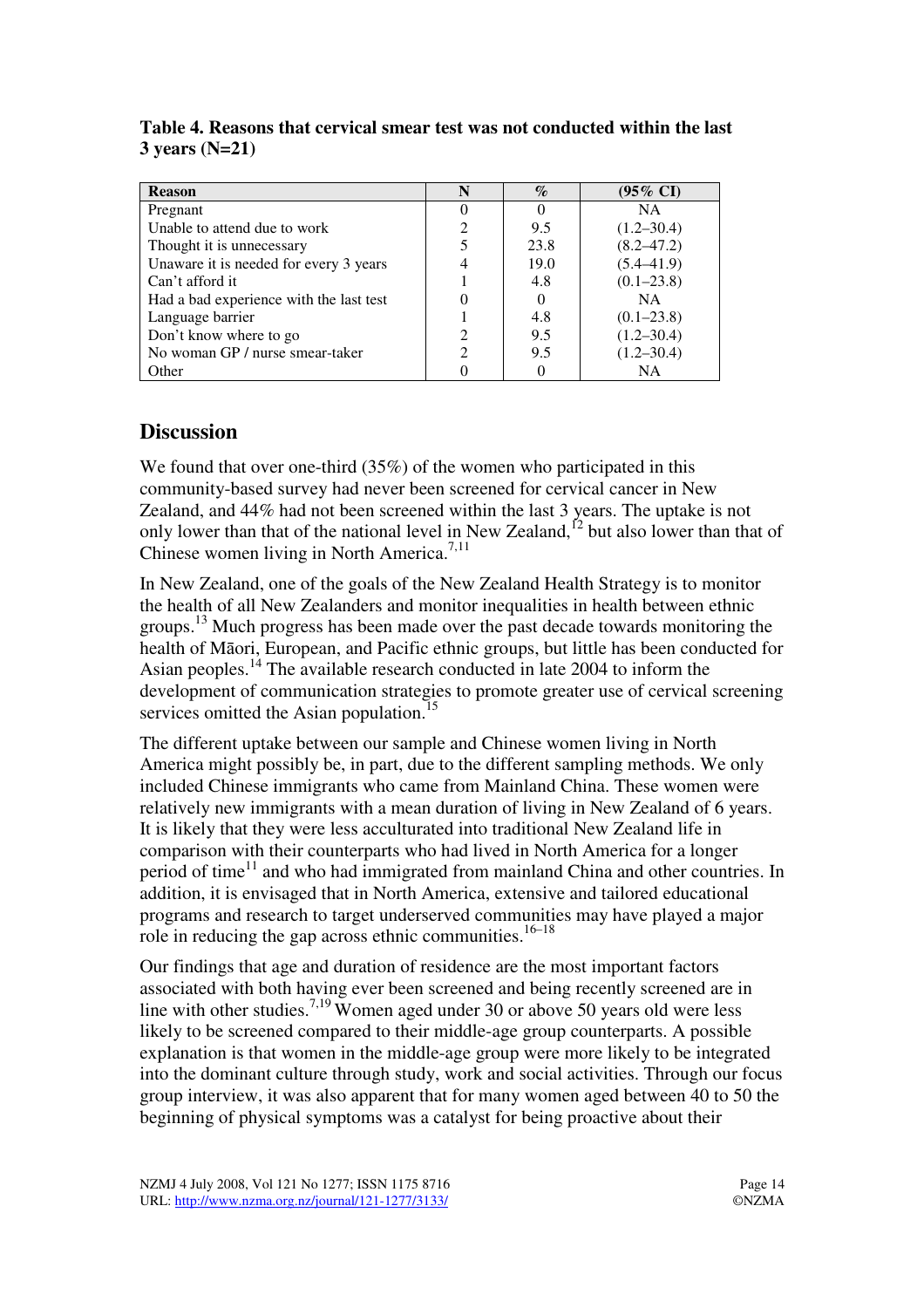wellbeing. Some viewed taking care of their personal health as a prerequisite for being able to look after the whole family including the care of children and ageing parents.

The finding that young women had the lowest uptake of cervical screening could be related to their perceived view that they are relatively healthy and not at risk for cervical cancer or other gynaecologic problems. Another possible reason could be that some of them are not sexually active. Unfortunately, our survey did not contain information on sexual activity. If underuse of screening is limited to young women who are not sexually active, it may not represent a public health problem. Internationally, it has been suggested that unmarried Asian immigrants are less sexually active than unmarried US-born women; $^{20}$  however, a recent domestic study has showed that 56% of Chinese students living in New Zealand had their first sexual experience between 16–24 years old.<sup>21</sup> It is possible that some single and sexually active women simply did not want to attend the cervical screening programme to avoid people's awareness of their sexual behaviour.

Duration of residence appeared to be an important factor in screening uptake. The strong dose-response relationship suggested that new immigrants may be less aware of the cervical screening programme and the resources available to them for health care maintenance in their new country. Our findings that neither educational level nor whether being screened in China was significantly associated with the uptake in New Zealand suggested that it is not critically important whether women were aware of cervical cancer and related health services before immigration, but more important that information is available and accessible to them.

Although not entered into the multiple regression models, marital status, age at immigration, income, housing tenure as well as English ability were all significantly associated with cervical screening in the bivariate analysis. Studies have shown that these are very important predictors,<sup>7,11</sup> reflecting the association between socioeconomic status and screening participation. One possible explanation for the fact that age at immigration was not independently associated with the uptake of cervical screening programme in our study might be due to its co-linearity with the current age.

Of the 152 women who had ever been screened, 21 (13.8%) did not follow the screening time frame, that is, they did not get screened when they were due for a new smear test. One of the most important reasons they gave was same as the one given by those who had never been screened, that is, they thought it was unnecessary. The second important reason of 'don't know where to go' given by those who never had a smear test and of being 'unaware it is needed for every 3 years' given by those who were not followed up regularly with the screening programme suggested the lack of appropriate information provided for Chinese women and the need for a sound reminder process.

The strengths of this study include the community-based sampling method that included Chinese community services providers and a focus group as a component of the study. However, several limitations should be acknowledged. First, we only included women living in Auckland regional area, where there is a high density of Chinese residents. It is unknown to what extent our findings can be generalised to other geographic areas, where there are fewer Chinese residing.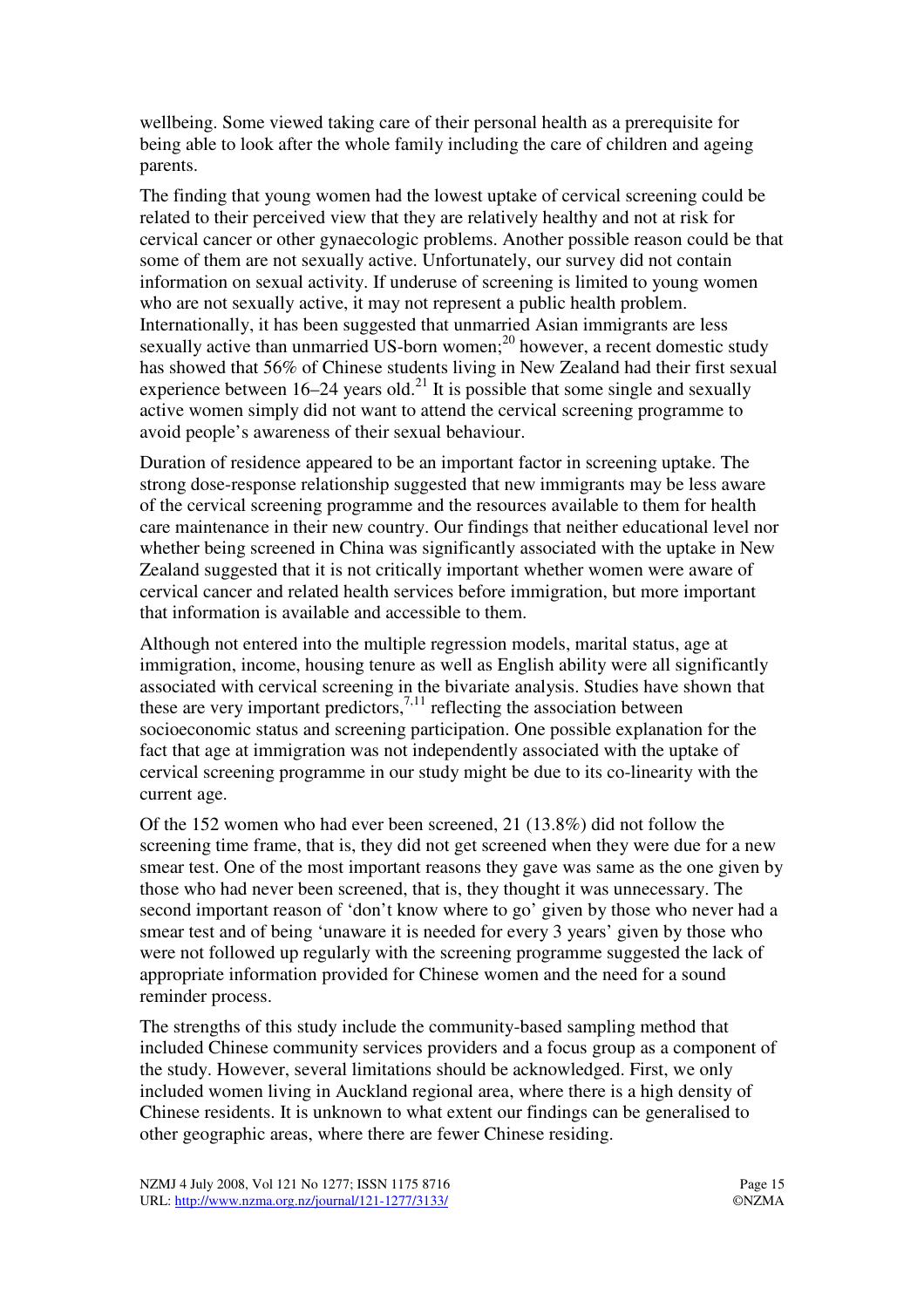Second, our principal method of recruitment via CNSST networks could have caused a selection bias. It is possible that our respondents had different uptakes of cervical screening compared to those who are not engaged with an ethnic community organisation and were less visible or to those who were approached but refused to participate.

Third, there may have been measurement error as a result of using a self-reported assessment of screening. A previous study found that there was a concordance of 78% between the patient report and medical record. Most discordance was from women who reported having had a test but had no record of testing.<sup>22</sup> The possible bias could partly explain the higher uptake rate in our sample compared to government statistics. $14$ 

Fourth, self-administered questionnaire may have also acted as a bias, because this method may have excluded women who may have found difficult to answer a questionnaire, even if it was in their own language. Last, as a pilot study, our sample size was small, which limited the power to identify the independent effects of some important socio-demographic factors.

In conclusion, our study has provided valuable baseline data of the uptake of cervical cancer screening among Chinese women in the Auckland area. It is hoped that the findings contribute to further research, health promotion and making services more accessible and acceptable. Efforts should be made to encourage enrolment and retention in the screening programme for all Chinese women between 20–69 years of age and increase the levels of understanding for the need for screening. The study highlights the information needs of new immigrants and older or younger women. **Competing interests:** None known.

**Author information:** Wanzhen Gao, Biostatistician/Data Manager, Centre for Asian and Migrant Health Research; Janis Paterson, Co-Director, Centre for Asian and Migrant Health Research; Ruth DeSouza, Senior Research Fellow/Co-coordinator, Centre for Asian and Migrant Health Research; Tongjing Lu, Research Assistant, Centre for Asian and Migrant Health Research; National Institute for Public Health and Mental Health Research, Faculty of Health and Environmental Sciences, AUT University, Auckland

**Acknowledgements—**This study was supported by AUT University internal contestable grant 06/183, and the Chinese New Settlers Services Trust (CNSST) assisted us with recruitment.

In addition we thank the women for participating in the survey and focus group interview, and the following people and organisations for providing us with invaluable support and useful information: Dr Debbie Payne (AUT University); Dr Wilson Young (Auckland District Health Board); Dr Kumanan Rasanathan (Ministry of Health); Ruth Davy and Betty Ling (Women's Nursing, Education and Health Promotion); and Jane McEntee, Hazel Lewis, Diane Casey, and Madhumati Chatterji (National Cervical Screening Programme).

**Correspondence:** Dr Wanzhen Gao, Faculty of Health and Environmental Sciences, AUT University, Private Bag 92006, Auckland, New Zealand. Fax: +64 (0)9 9219877; email: Wanzhen.Gao@aut.ac.nz